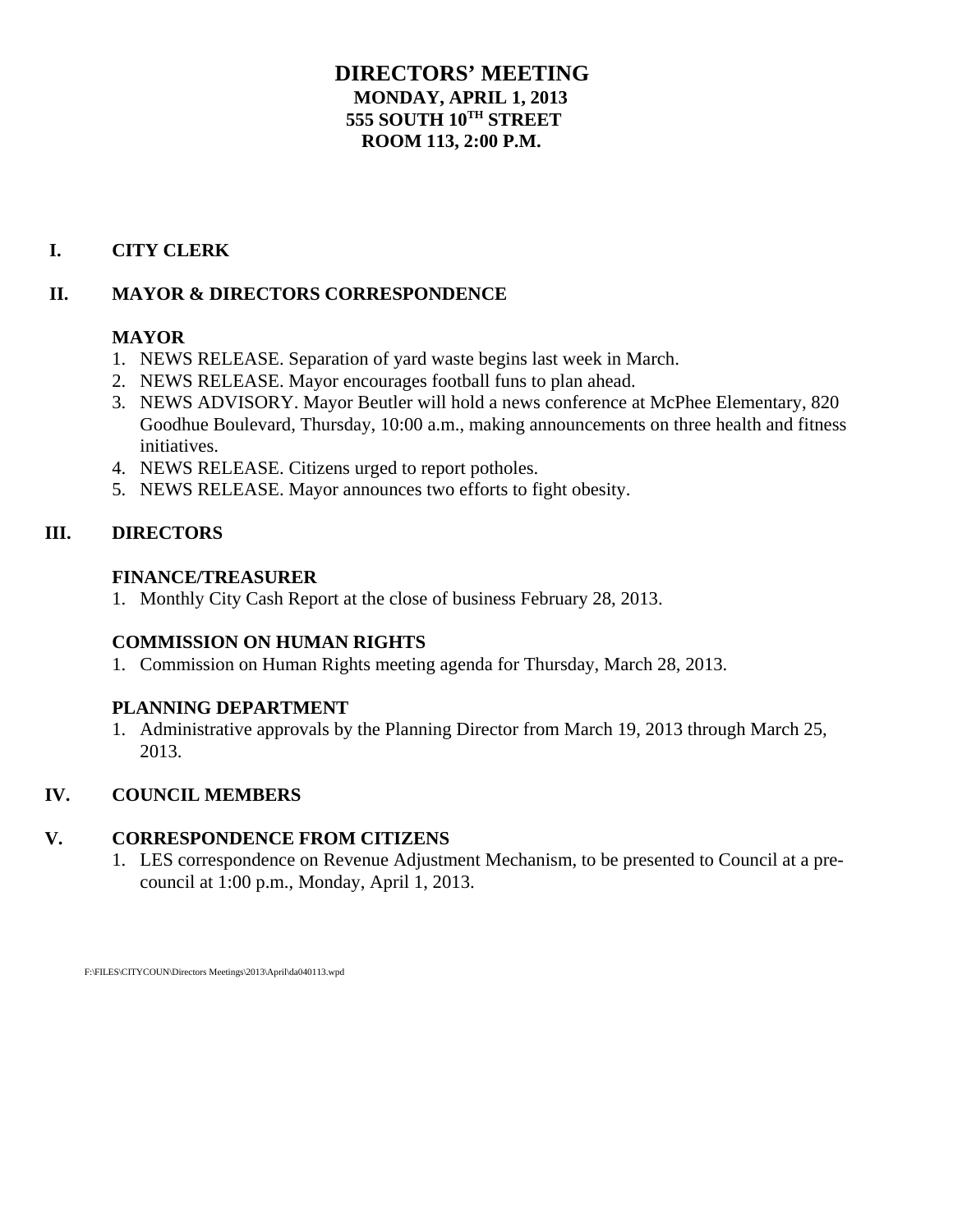

# **NEWS RELEASE**

**MAYOR CHRIS BEUTLER** lincoln.ne.gov

# **PUBLIC WORKS AND UTILITIES DEPARTMENT**

Solid Waste Operations, 2400 Theresa Street, Lincoln, NE 68521, 402-441-7043

**FOR IMMEDIATE RELEASE:** March 26, 2013 **FOR MORE INFORMATION:** Gene Hanlon, Recycling Coordinator, 402-441-7043 Brian Kurtzer, Solid Waste Management Association, 402-423-3708

# **SEPARATION OF YARD WASTE BEGINS LAST WEEK IN MARCH**

Beginning Monday, April 1, waste haulers will collect grass and leaves separately from household trash. State law requires grass and leaves be separated from household trash from April 1 until December 1. Residents who subscribe to separate yard waste collection must begin to separate grass and leaves from their household trash after their last waste collection in March.

The separate collection of grass and leaves is provided by local waste haulers for a fee. Those who do not subscribe to the special collection have three options – haul grass and leaves to the 48th Street Transfer Station; hire a lawn service; or mulch and compost grass clippings and leaves. The Lancaster County Extension Office will provide composting workshops in April, May and June. More information is available by calling the recycling hotline at 402-441-8215.

This is the 20th year of the City's yard waste composting program. Since fall 1992, the City estimates that more than 269,000 tons of grass and leaves and 119,000 tons of tree trimmings have been diverted to the landfill.

Brian Kurtzer, President of the Lincoln Solid Waste Management Association, said yard waste must be placed in approved containers: paper yard waste bags available from retailers; 32-gallon containers with tight-fitting lids; or 90-gallon containers provided by waste haulers. City policy does not allow yard waste in plastic bags at the compost facility because the bags do not decompose and cause litter problems. The City inspects incoming loads at the Bluff Road Landfill and composting site. If trash is found mixed with yard waste, the City can assess the haulers a \$50 fine. Kurtzer said waste haulers may leave containers at the curb if they contain trash mixed with grass and leaves.

More information on the City's composting program or the availability of compost for use as a soil amendment is available at 402-441-8215, recycle.lincoln.ne.gov or Facebook (City of Lincoln Recycling and Solid Waste).

- 30 -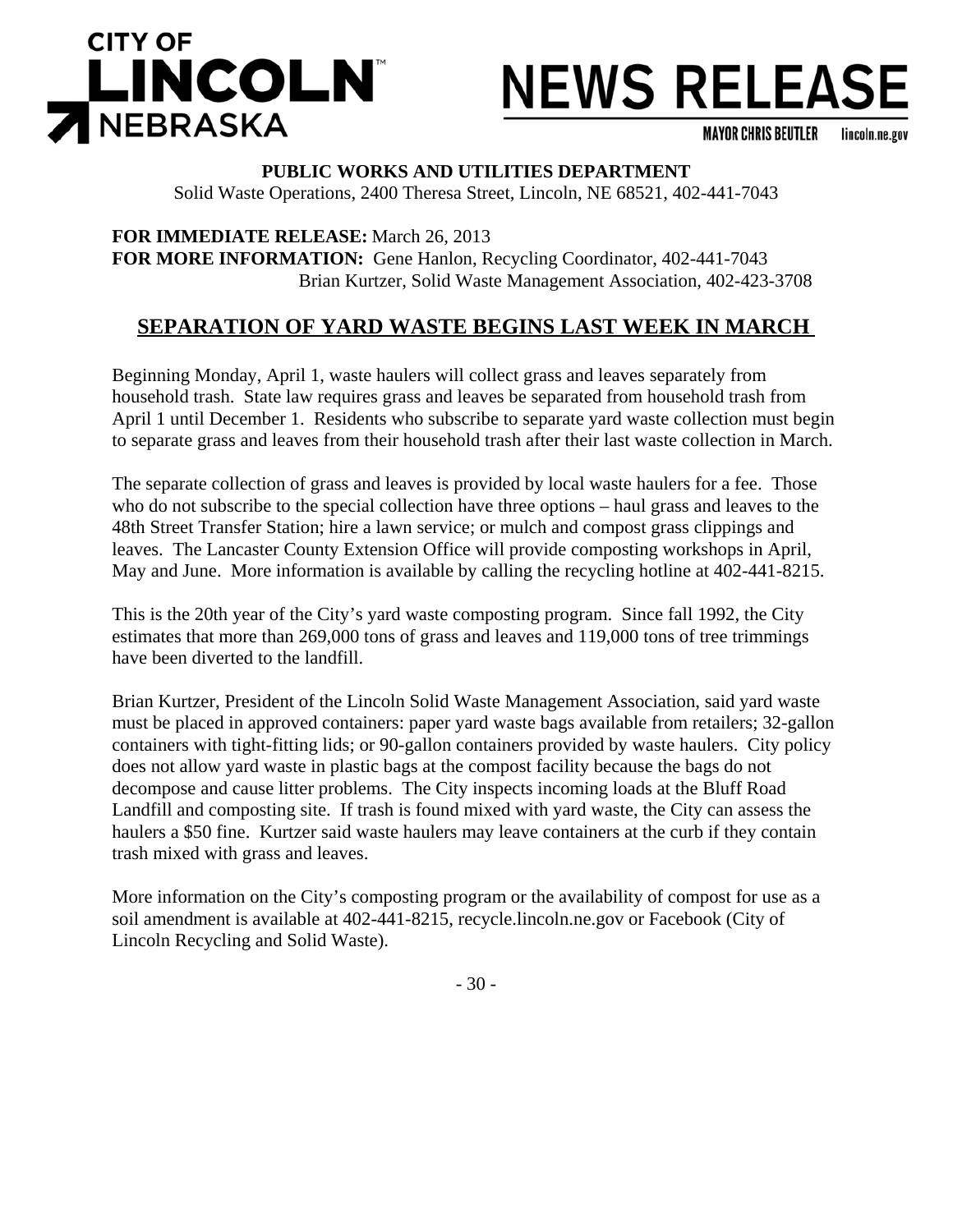



**MAYOR CHRIS BEUTLER** lincoln.ne.gov

## **OFFICE OF THE MAYOR**

555 South 10th Street, Lincoln, NE 68508, 402-441-7511

**FOR IMMEDIATE RELEASE:** March 26, 2013 **FOR MORE INFORMATION:** Scott Opfer, Public Works and Utilities, 402-525-5619 Scott Vrbka, Interim City Parking Manager, 402-441-4623 Kitty Elliott, StarTran, 402-441-7185

# **MAYOR ENCOURAGES FOOTBALL FANS TO PLAN AHEAD**

Mayor Chris Beutler today encouraged those coming to downtown Lincoln for the annual Husker spring football game at 2 p.m. Saturday, April 6 to plan ahead for travel and parking. The City offers two options to help fans avoid delays:

- **Pre-paid, event parking** is at **parkandgo.org** until 11:59 p.m. Friday, April 5. City parking facilities are offering all-day parking at the following garages and lots:
	- Haymarket Garage, 848 "Q" St. \$10
	- Carriage Park Garage, 1128 "L" St. \$5
	- Center Park Garage, 1120 "N" St. \$5
	- Cornhusker Square Garage, 1220 "L" St. \$5
	- Market Place Garage, 925 "Q" St. \$10
	- Que Place Garage, 1111 "Q" St. \$10
	- University Square Garage, 101 N. 14th St. \$10
	- Larson Building, 1317 "Q" St. \$10
	- "P" Street surface parking at 13th Street \$10
	- West Depot,  $676$  "O" St.  $$10$
	- City-County lot, 10th and "K" streets \$5
- In addition to its regular routes, StarTran will provide **Big Red Express** service at two locations - **SouthPointe Pavilions**, 27th and Pine Lake (south side between VonMaur and Coldwater Creek) and **North Star High School**, 5801 N. 33rd St. Buses will dropoff and depart on "R" Street between 12th and 14th streets. The cost is \$4 each way, and passengers will need exact change. The last buses will leave from the lots about 45 minutes prior to kickoff. Buses will depart immediately following the game. For more information, call **402-476-1234** or visit **startran.lincoln.ne.gov.**

The City also wants fans to be aware of changes with the downtown parking meters, which are enforced on Saturdays. Many new meters will now accept credit cards, and the rate has increased to \$1 an hour. Construction projects also may create traffic issues. In the Haymarket, a small portion of North 7th Street is partially closed, and several building construction projects are impacting parking and sidewalk spaces. Repair of the North 27th Street viaduct is also resulting in lane closures from Holdrege Street to Cornhusker Highway.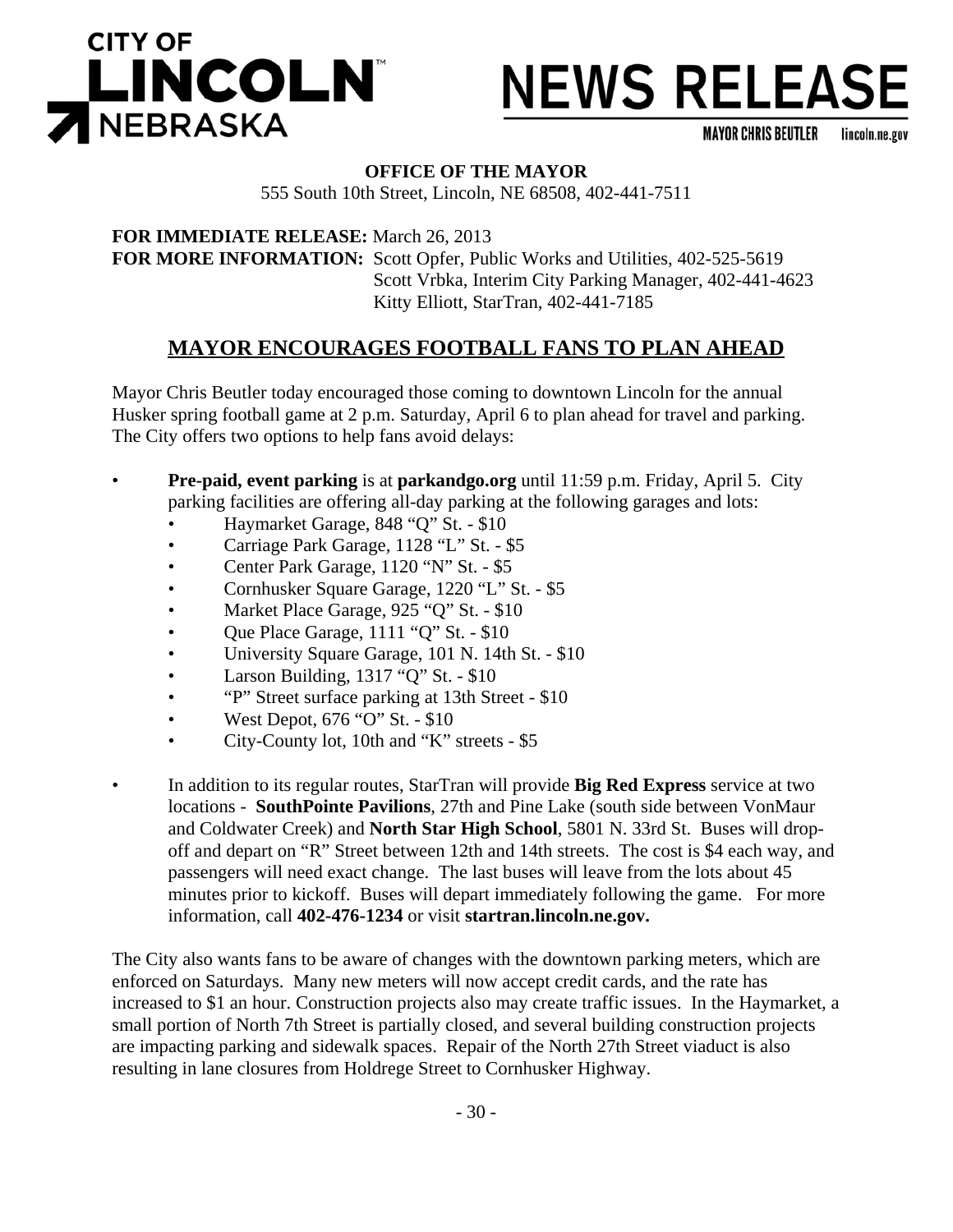



**MAYOR CHRIS BEUTLER** lincoln.ne.gov

# **OFFICE OF THE MAYOR**

555 South 10th Street, Lincoln, NE 68508, 402-441-7511

**DATE:** March 27, 2013 **FOR MORE INFORMATION:** Diane Gonzolas, Citizen Information Center, 402-441-7831

Mayor Chris Beutler will make announcements about three health and fitness initiatives – Streets Alive!, Let's Move and 54321GO! – at a news conference at **10 a.m. Thursday, March 28 at McPhee Elementary, 820 Goodhue Boulevard.**

The news conference will held outside McPhee, but we will move inside if the weather is bad. Parking is available in the bus parking lanes in the front (west side) of the school.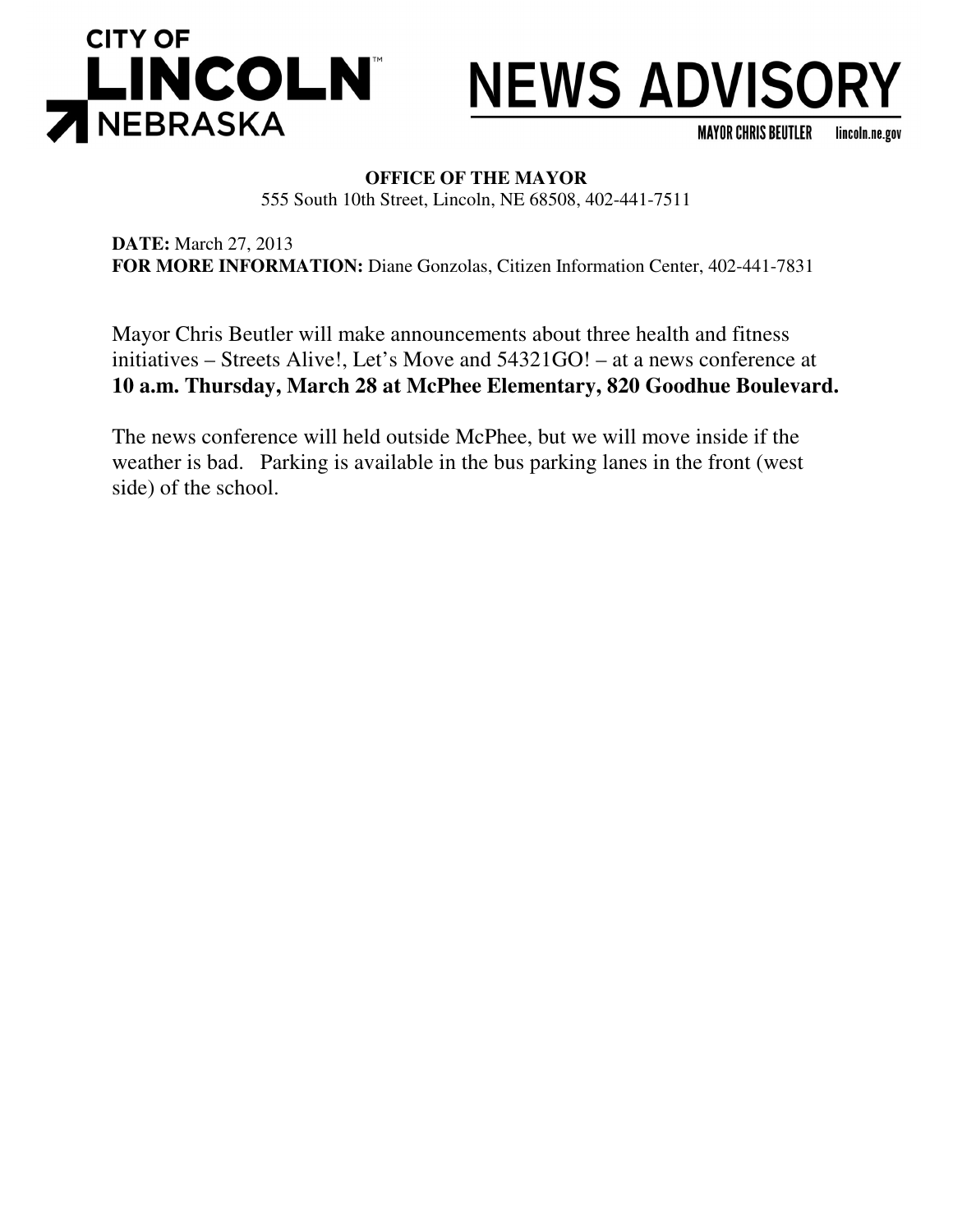

# **NEWS RELEASE**

**MAYOR CHRIS BEUTLER** lincoln.ne.gov

## **PUBLIC WORKS AND UTILITIES DEPARTMENT**

Street and Traffic Operations, 901 N. 6th St., Lincoln, NE 68521, 402-441-7701

**FOR IMMEDIATE RELEASE:** March 27, 2013 **FOR MORE INFORMATION:** Scott Opfer, Public Works and Utilities, 402-525-5619

# **CITIZENS URGED TO REPORT POTHOLES**

Public Works and Utilities officials want to remind residents that potholes and other nonemergency street problems can be reported in four ways:

- Call the Pothole Hotline at 402-441-7646. If that line is full, callers can use the Neighborhood Hotline at 402-441-6300.
- Call the Street Maintenance Division of Public Works and Utilities at 402-441-7701. Street problems requiring immediate action should be reported to this number.
- Use the online form available at lincoln.ne.gov (keyword: pothole).
- Use your mobile phone to send a photo to the City's ACTION center. The free application can be found in the Android Market and iTunes store (search for "Lincoln Action Center"). The message will automatically include GPS (global positioning system) information. This app should never be used while driving, and residents should never put themselves in danger to take a photo for the ACTION center.

Those reporting emergency situations should always use 911.

-30-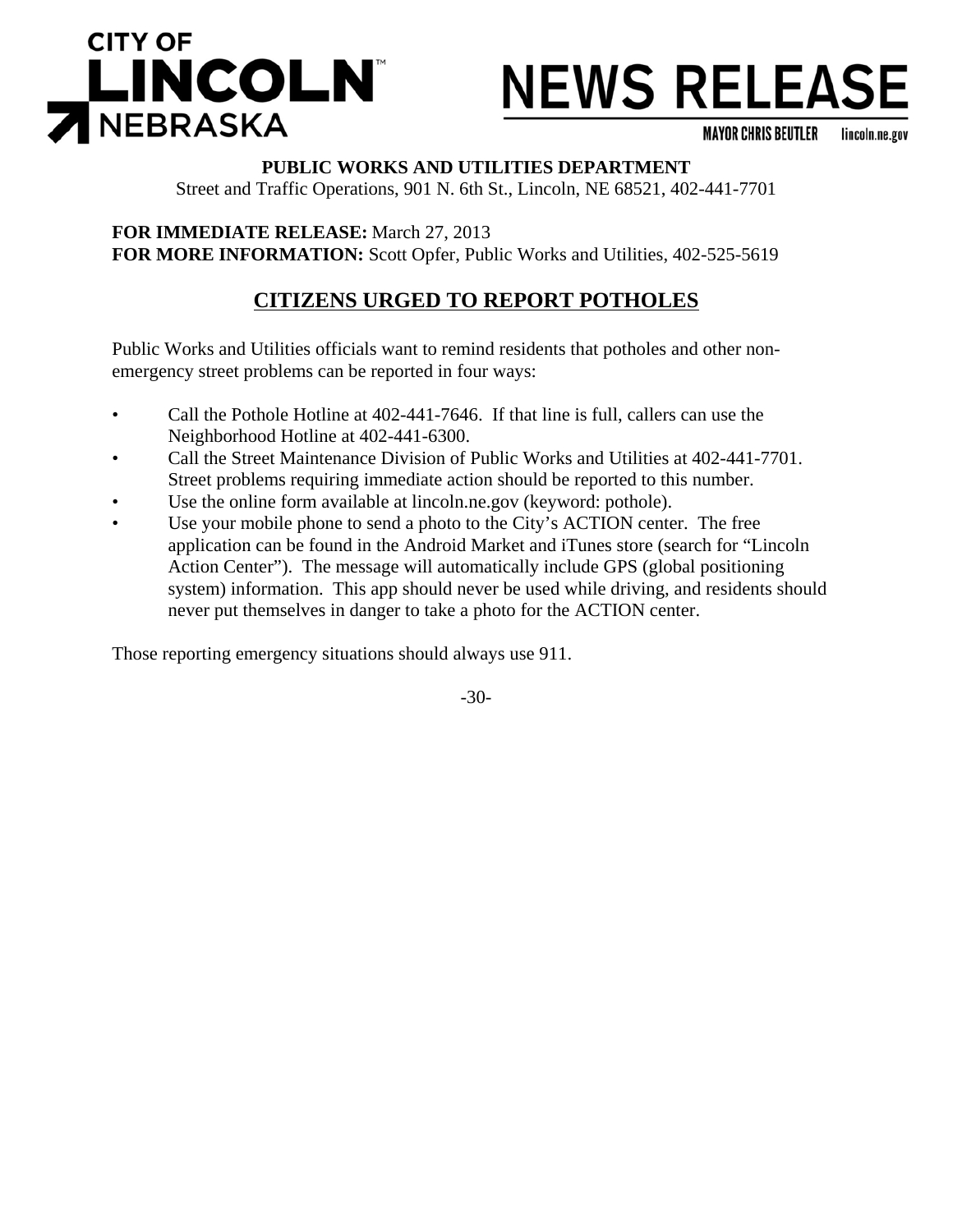

# **NEWS RELEASE**

**MAYOR CHRIS BEUTLER** lincoln.ne.gov

# **OFFICE OF THE MAYOR** 555 South 10th Street, Lincoln, NE 68508, 402-441-7511

**FOR IMMEDIATE RELEASE:** March 28, 2013 **FOR MORE INFORMATION:** Diane Gonzolas, Citizen Information Center, 402-441-7831 Charlotte Burke, Health Department, 402-441-8011

# **MAYOR ANNOUNCES TWO EFFORTS TO FIGHT OBESITY** *Lincoln becomes Let's Move City, and 54321 Go! expands*

Mayor Chris Beutler today announced that Lincoln has officially become a "Let's Move City" by committing to the obesity prevention initiative launched by First Lady Michelle Obama. Anna Wishart, who was elected to the Lincoln Airport Authority in 2011, has been named the spokesperson for the Let's Move Cities, Towns and Counties initiative.

"I was honored to respond to the First Lady's call to action for Mayors and other elected officials to take a leadership role in the effort to solve the problem of obesity within a generation," said Mayor Beutler. "It's important that government leaders recognize the tremendous health and economic burden that obesity and its related diseases have on individuals, the health care system and our City as a whole. The goal of Let's Move is ambitious, but we owe it to our children to do all we can to meet that goal."

Four other Nebraska communities – Sidney, York, Cambridge and South Sioux City – also have committed to the Let's Move initiative and its five goals:

- Start Early, Start Smart Incorporating best practices for nutrition, physical activity and screen time into early child care and education.
- Encouraging the prominent display of the MyPlate symbol in municipal venues where food is served.
- Smart Serving for Students Encouraging participation in the school breakfast and lunch program.
- Model Food Service Implementing healthy food service guidelines in municipal venues that serve food.
- Active Kids at Play Encouraging programs and policies aimed at increasing physical activity and access to healthy play spaces.

To support the efforts of obesity prevention in Lincoln, Mayor Beutler also announced that the Lincoln- Lancaster County Health Department (LLCHD) will expand its 54321 Go! childhood obesity prevention program. The expansion is possible because of a two-year grant from the Maternal Child Health Division of the Nebraska Department of Health and Human Services.

The LLCHD along with the Teach a Kid to Fish organization, the Malone Community Center, the Salvation Army and other community partners have piloted this project in the area served by the Salvation Army and Malone.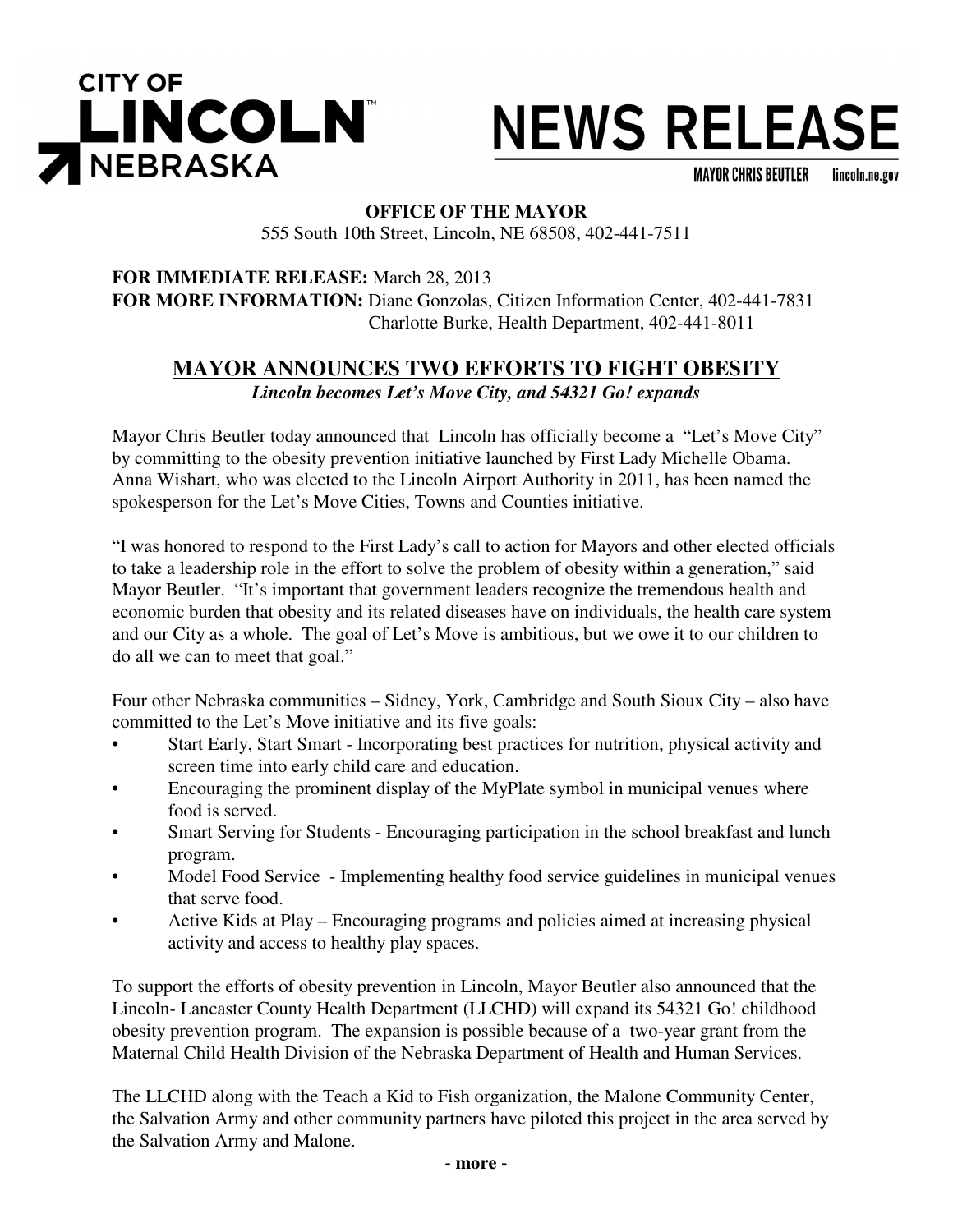# **Childhood Obesity Prevention March 28, 2013 Page Two**

Charlotte Burke, the Manager of LLCHD's Health Promotion and Outreach Division, said children and adults are responding to the program's simple message – setting a daily goal of 5 servings of fruits and vegetables, 4 or more glasses of water, 3 servings of low-fat dairy, 2 hours or less of screen time, and 1 hour or more of physical activity. She said LLCHD and its partners will encourage organizations, businesses, the faith community and families to incorporate the message into their daily lives.

More information on Let's Move is available at letsmove.gov.

More information on 54321 Go! is available at teachakidtofish.org.

- 30 -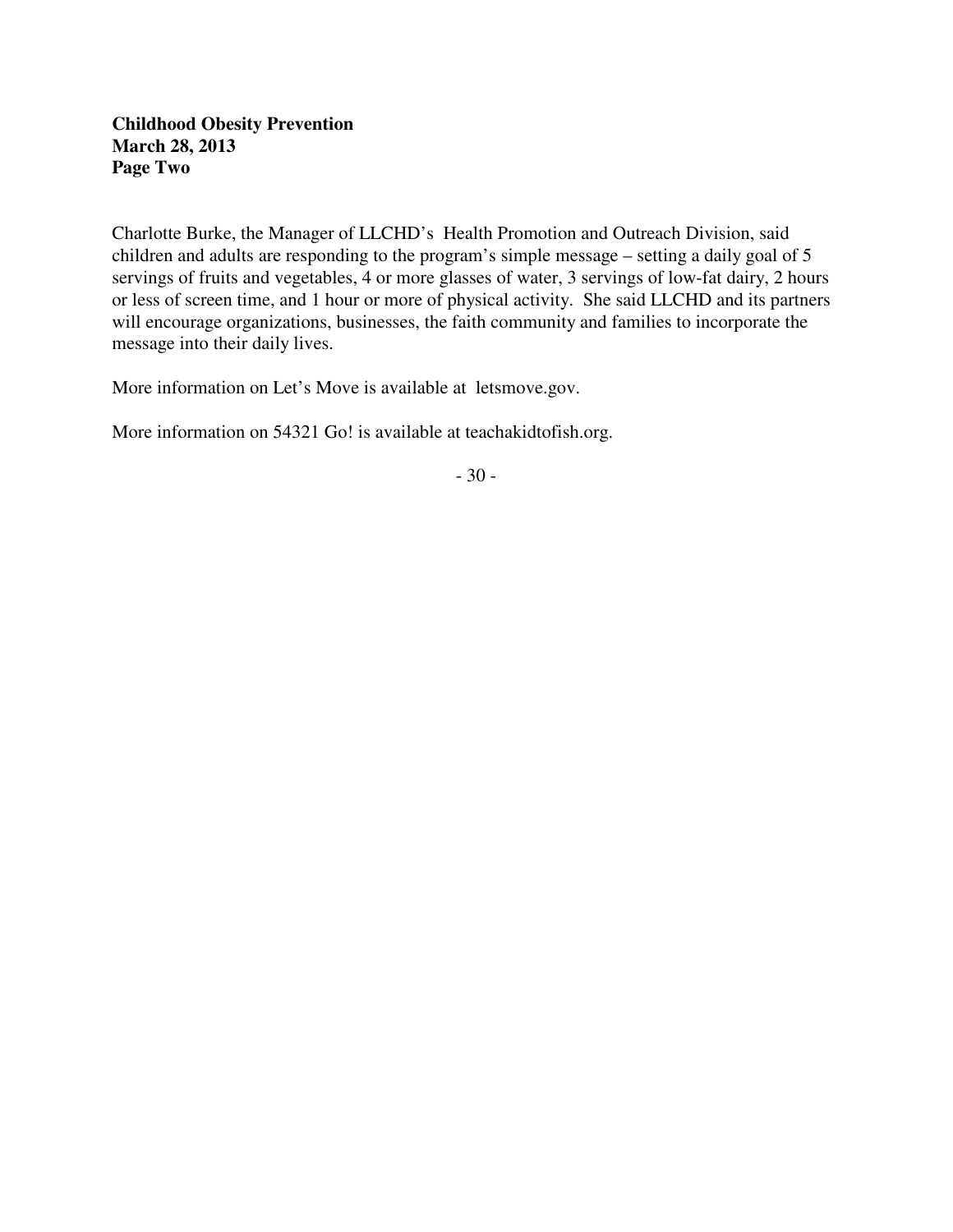



**MAYOR CHRIS BEUTLER** lincoln.ne.gov

## **OFFICE OF THE MAYOR**

555 South 10th Street, Lincoln, NE 68508, 402-441-7511

**FOR IMMEDIATE RELEASE:** March 28, 2013 **FOR MORE INFORMATION:** Diane Gonzolas, Citizen Information Center, 402-441-7831 Tami Frank, Partnership for a Health Lincoln, 402-483-4800, tfrank@healthlincoln.org

# **NEW ROUTE AND ACTIVITIES PLANNED FOR STREETS ALIVE!** *VegFest and Biketacular join third annual event*

Mayor Chris Beutler and Partnership for a Healthy Lincoln today announced that the third annual Streets Alive! event from 1 to 5 p.m. Sunday, September 29 will include a new route and new activities. The three-mile route generally runs from Lincoln High School at 22nd and "J" to Everett Elementary School at 11th and "C." The entire route is closed to vehicular traffic so families can safely bike, walk, run, skate or skateboard.

"We are faced with an epidemic of obesity and poor fitness, and we know that will have a negative impact on our future health and productivity," said Mayor Beutler. "It is extremely important that we set a good example for our children. Streets Alive! is an opportunity to get off the couch and get out and explore this great community. Let's show our kids that there are many alternatives to sitting in front of the TV or computer and snacking on junk food."

New activities this year include VegFest, a farmer's market organized by Community Crops, and Biketacular, a celebration of all aspects of biking in the community with activities for adults and children. The free event also features entertainment and displays along the route, which also includes McPhee Elementary, 820 Goodhue Boulevard, and First-Plymouth Congregational Church at 20th and "D." Participants may enter the event at any location along the route..

"This is a community-friendly event for people of all ages and mobility levels," said Maria Salinas Sherffius, Board President of Partnership for a Healthy Lincoln. "Last year's event attracted over 4,000 people and more than 100 exhibitors representing everything from tasty and healthy snacks and health education to Zumba dancing."

Streets Alive! is produced by Partnership for a Healthy Lincoln with the support of the City of Lincoln. The Mayor thanked the many volunteers from neighborhood associations, community agencies, private companies and other groups interested in helping Lincoln become a healthier community. Other supporters include the Community Health Endowment, St. Elizabeth Regional Medical Center, Assurity, Lincoln Industries and Smith Hayes Financial.

More information on Streets Alive! and Partnership for a Healthy Lincoln is available at healthylincoln.org/streetsalive.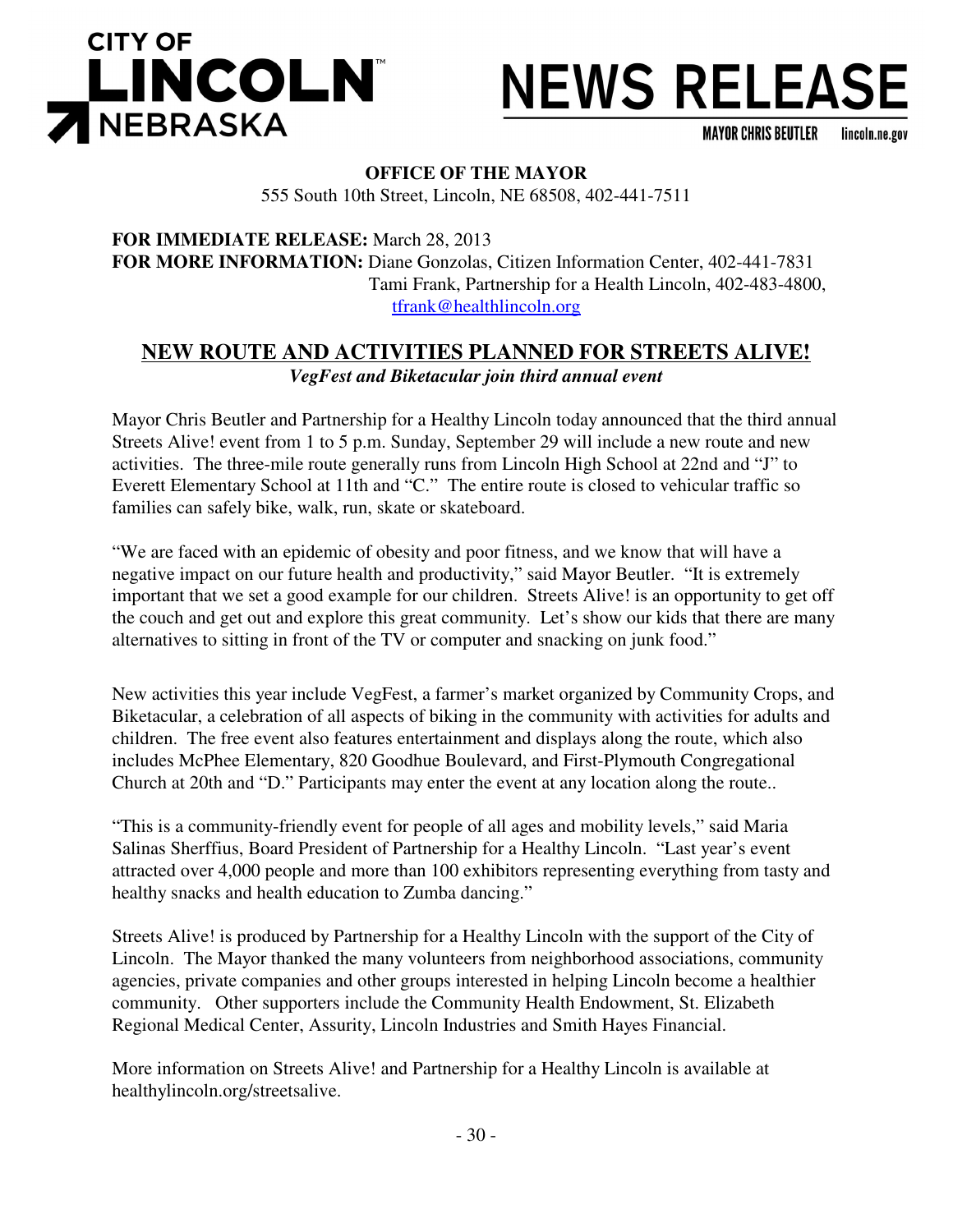#### OFFICE OF TREASURER, CITY OF LINCOLN, NEBRASKA

#### March 27, 2013

#### TO: **MAYOR CHRIS BEUTLER & CITY COUNCIL MEMBERS**

#### FROM: **FINANCE DEPARTMENT / CITY TREASURER**

#### SUBJECT: MONTHLY CITY CASH REPORT

The records of this office show me to be charged with City cash as follows at the close of business February 28, 2013

| <b>Balance Forward</b>                 | 245.044.515.78  |
|----------------------------------------|-----------------|
| Plus Total Debits February 1-28, 2013  | 45.242.048.64   |
| Less Total Credits February 1-28, 2013 | (48,913,104.85) |
| Cash Balance on February 28, 2013      | 241,373,459.57  |
|                                        |                 |

I desire to report that such City cash was held by me as follows which I will deem satisfactory unless advised and further directed in the matter by you.

| U. S. Bank Nebraska, N.A.            | \$<br>1,428,991.72   |
|--------------------------------------|----------------------|
| Wells Fargo Bank                     | \$<br>(102, 783.46)  |
| Wells Fargo Bank Credit Card Account | \$<br>(7,711.88)     |
| Cornhusker Bank                      | \$<br>128,140.15     |
| Heartland Community Bank - Bennet    | \$<br>6,481.89       |
| Pinnacle Bank                        | \$<br>93,267.87      |
| Union Bank & Trust Company           | \$<br>98,842.08      |
| West Gate Bank                       | \$<br>69,459.30      |
| Idle Funds - Short-Term Pool         | \$<br>83,310,619.13  |
| Idle Funds - Medium-Term Pool        | \$<br>155,327,172.64 |
| Cash, Checks and Warrants            | 1.020,980.13         |
| Total Cash on Hand February 28, 2013 | \$<br>241,373,459.57 |

The negative bank balances shown above do not represent the City as overdrawn in these bank accounts. In order to maximize interest earned on all City funds, deposits have been invested prior to the Departments' notification to the City Treasurer's office of these deposits; therefore, these deposits are not recorded in the City Treasurer's bank account balances at month end.

I also hold as City Treasurer, securities in the amount of \$133,288,576.07 representing authorized investments of the City's funds.

**ATTEST:** 



Melinda J. Jones, City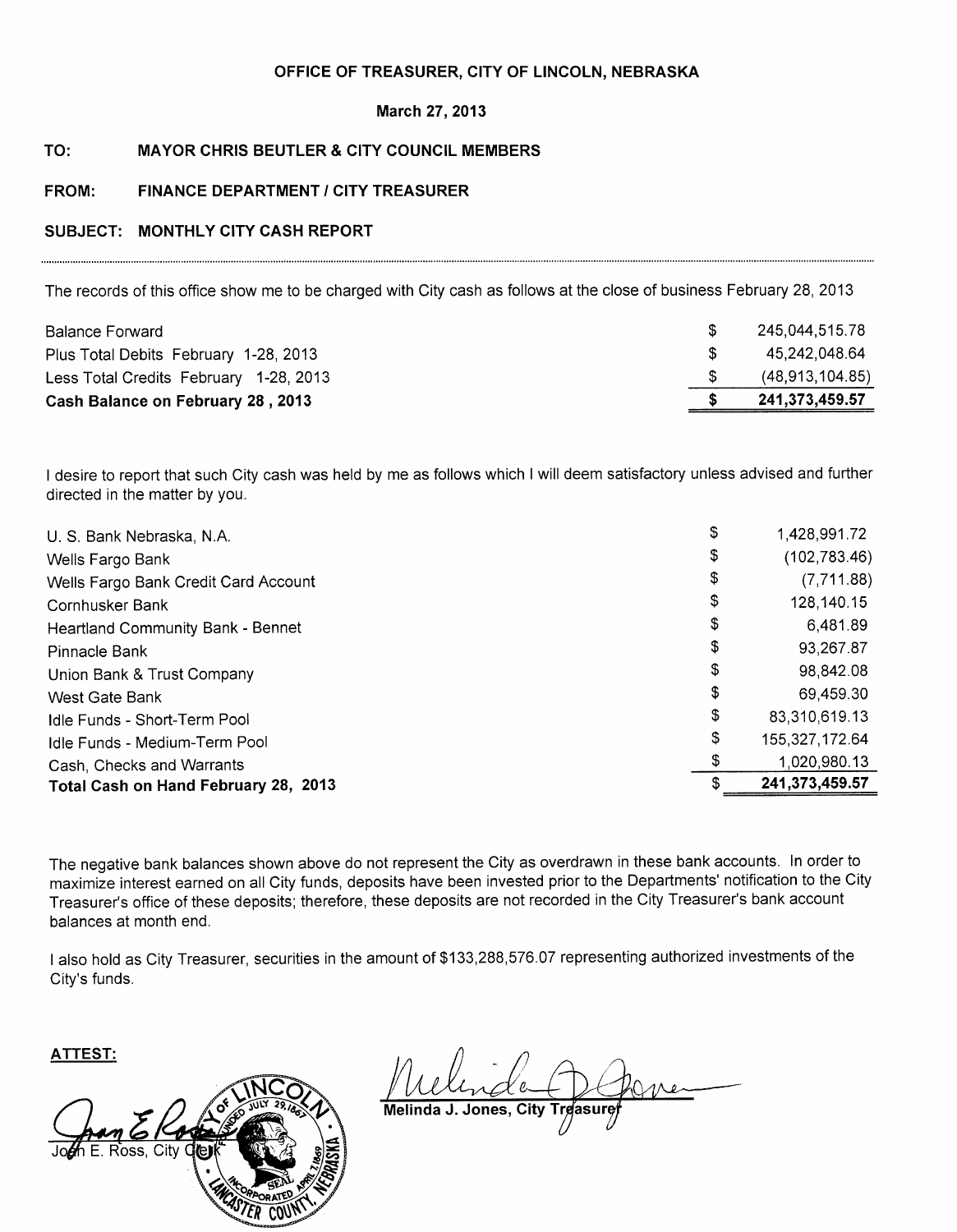# CITY OF LINCOLN - PLEDGED COLLATERAL STATEMENT<br>AS OF FEBRUARY 28, 2013

| <b>DESCRIPTION</b>     | CUSIP     | ATURITY DATE<br>ξ       | ORIGINAL FACE   | <b>CURRENT PAR</b> | MARKET PRICE  | <b>MARKET VALUE</b> |
|------------------------|-----------|-------------------------|-----------------|--------------------|---------------|---------------------|
| <b>FHLB16</b>          | 313378X63 | 04/25/2018              | \$500,000.00    | \$500,000.00       |               |                     |
| HLB STEP-UP            | 313379VC0 | 06/27/2019              | \$1,000,000.00  | \$1,000,000.00     |               |                     |
| FHLB STEP-UP           | 313380BD8 | 08/21/2017              | \$1,000,000.00  | \$1,000,000.00     |               |                     |
| <b>CORNHUSKER BANK</b> |           | <b>TAL PLEDGED</b><br>p | \$2,500,000.00  | \$2,500,000.00     |               |                     |
| <b>ANNAI</b>           | 3136FTS83 | 02/28/2017              | \$500,000.00    | \$500,000.00       |               |                     |
| INION BANK AND TRUST   |           | <b>TOTAL PLEDGED</b>    | \$500,000.00    | \$500,000.00       |               |                     |
| HLMC GOLD POOL L00015  | 3128DFAQ1 | 09/01/2035              | \$7,444,520.00  | \$2,692,371.18     | $\frac{8}{1}$ | \$2,854,711.20      |
| HLMC GOLD POOL L00016  | 3128DFAR9 | 11/01/2035              | \$15,730,000.00 | \$5,787,513.26     | 1.07          | \$6,202,929.39      |
| HLMCGOLD POL L00022    | 3128DFAX6 | 11/01/2035              | \$5,000,000.00  | \$1,830,578.60     | 108           | \$1,970,702.62      |
| FHLMC GOLD POOL E95616 | 3128H3GZ8 | 03/01/2018              | \$65,000,000.00 | \$4,165,136.95     | $\frac{6}{1}$ | \$4,431,849.83      |
| <b>JSBANK</b>          |           | TOTAL PLEDGED           | \$93,174,520.00 | \$14,475,599.99    |               | \$15,460,193.04     |
|                        |           |                         |                 |                    |               |                     |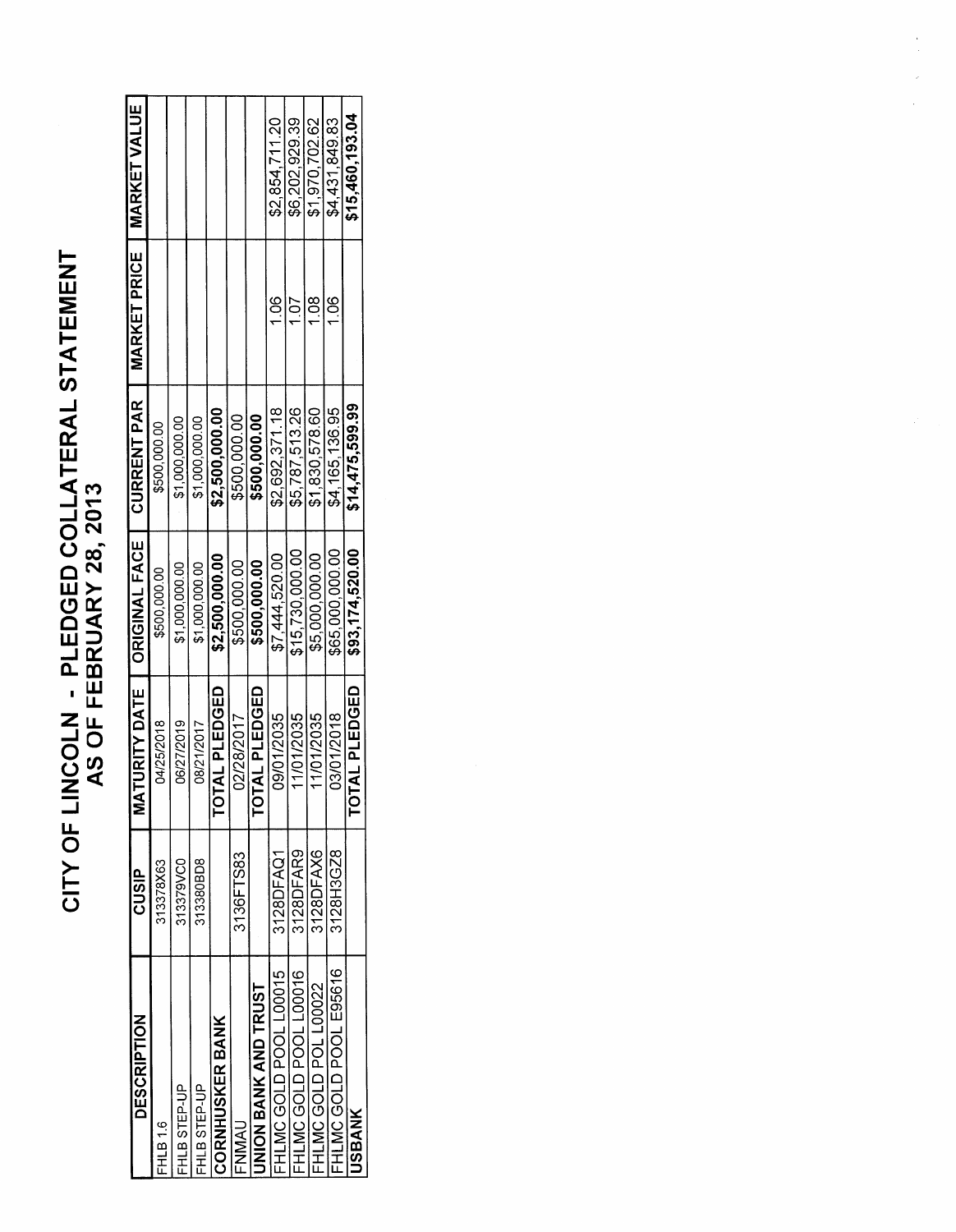# **CITY OF LINCOLN COMMISSION ON HUMAN RIGHTS Thursday, March 28, 2013**

# **4:00 p.m.**

City Council Chambers, 555 South 10<sup>th</sup> Street

#### **AGENDA**

- I. Roll Call
- II. Approval of Minutes of February 28, 2013 Commission Meeting
- III. Approval of Agenda for March 28, 2013 Commission Meeting
- IV. Case Dispositions
	- A. Reasonable Cause/No Reasonable Cause
		- 1. LCHR No.: 12-0801-030-E-R
			- 2. LCHR No.: 12-0807-032-E-R
			- 3. LCHR No.: 12-0824-037-E-R
			- 4. LCHR No.: 12-0830-040-E-R
			- 5. LCHR No.: 12-0926-046-E-R
			- 6. LCHR No.: 12-1130-028-H
	- B. Pre-Determination Settlements
		- 1. LCHR No.: 12-0814-034-E-R
- V. Old Business
	- A. Civil Rights Conference April 23-24, 2013
	- B. LB 485 Update
	- C. Meeting with HUD Omaha Field Office Director, Earl Redrick
	- D. 2013 Gerald Henderson Human Rights Award and Fair Housing Award Selections
- VI. New Business
	- A. Lunch and Learn Program Information

Public Comment\*\*

VII. Adjournment

\*\*Public comments are limited to 5 minutes per person. Members of the public may address any item of interest to the LCHR during this open session *with the exception of LCHR cases.* Also, no member of the public who wishes to address the Commission will be allowed to examine any individual Commissioner or staff member on any item/question before the Commission unless invited to do so by the Chairperson.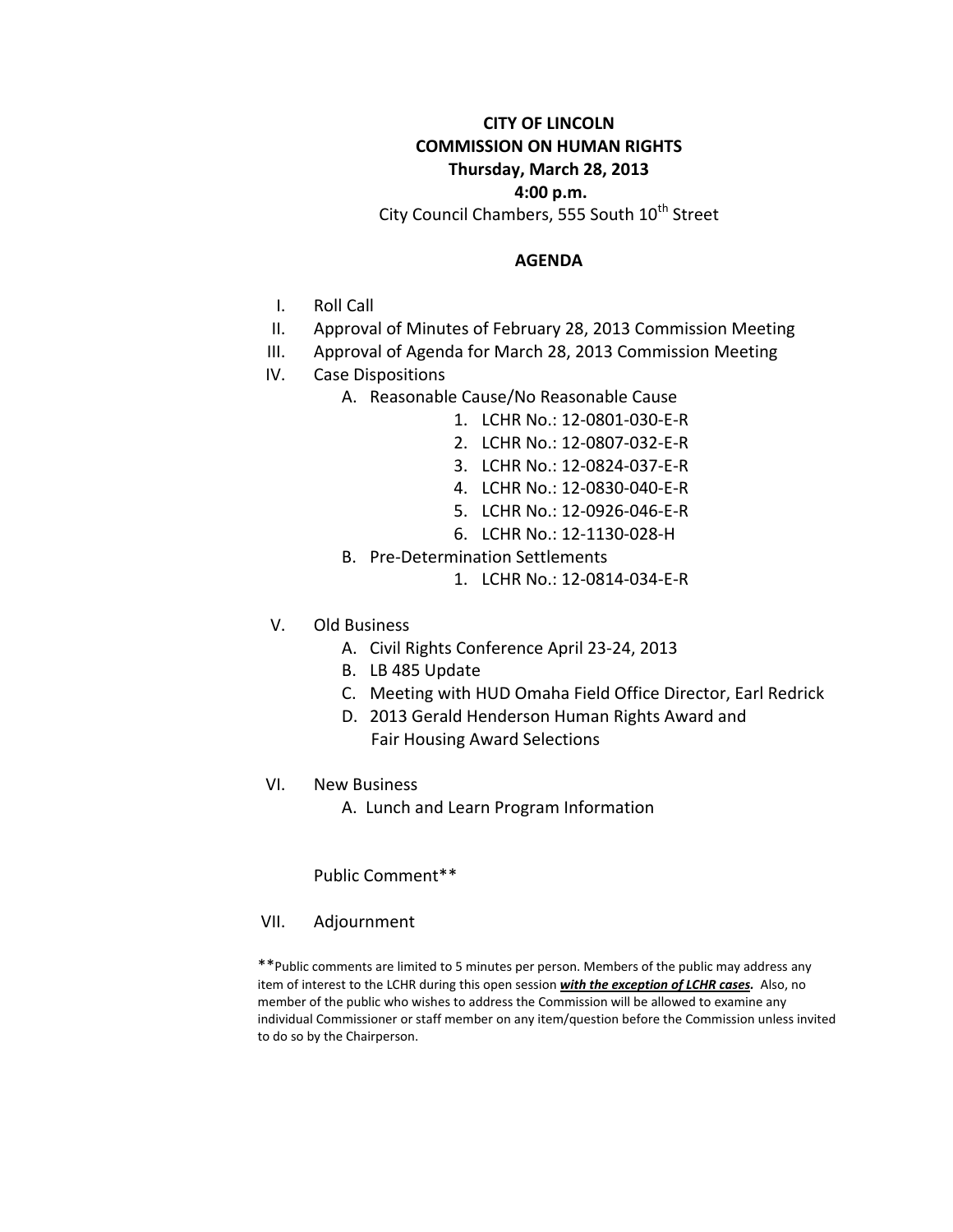

This is a list of the administrative approvals by the Planning Director from March 19, 2013 thru March 25, 2013:

**Administrative Amendment No. 13007** to Special Permit No. 1992A, Edenton Woods Community Unit Plan, approved by the Planning Director on March 20, 2013, requested by CASEYCO - Edenton Woods, LLC., to adjust the rear setback from 30 feet or 20% of the lot depth to 15 feet for Lots 1-23, Block 1, on property generally located near Ashbrook Dr. and Highway 2.

**Administrative Amendment No. 13012** to Pre-Existing Use Permit No. 29A, approved by the Planning Director on March 20, 2013, requested by Matthew Frauenshuh, to revise the site layout for a new 2,200 square feet commercial building, on property generally located at 7040 "O" St.

Q:\shared\wp\teresa\AA weekly approvals.wpd

**City/County Planning Department 555 S. 10th Street, Rm. 213 Lincoln NE 68508 (402) 441-7491**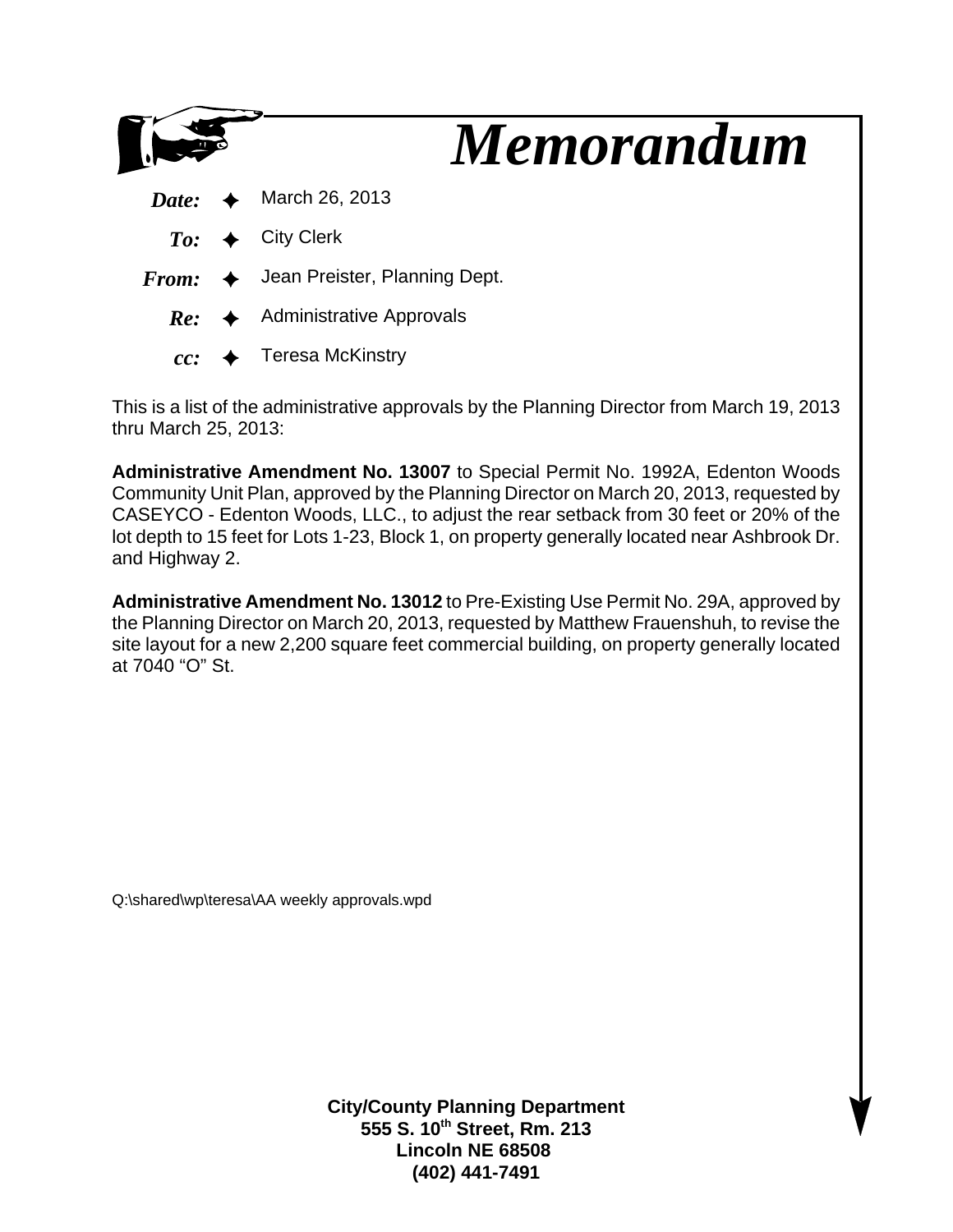# **Mary M. Meyer**

| From:               | Cathy Schroeder [cschroeder@les.com]                                        |
|---------------------|-----------------------------------------------------------------------------|
| Sent:               | Tuesday, March 26, 2013 11:16 AM                                            |
| To:                 | <b>Council Packet</b>                                                       |
| $Cc$ :              | Laura Kapustka                                                              |
| Subject:            | LES Revenue Adjustment Mechanism presentation for Pre-Council April 1, 2013 |
| <b>Attachments:</b> | Revenue Adjustment Mechanism - City Council April 2013.pdf                  |

City Council Members –

As you may recall, last fall when the LES budget and rate adjustment was reviewed with the City Council, there was a discussion regarding returning above budget 2012 net revenues to LES customers. Subsequently in December, the LES Administrative Board requested that management consider a mechanism (and its implications) that would align with the discussion. We completed the analysis and recently shared it with the LES Administrative Board as well as members of the LEC. The LES Administrative Staff and Board have determined that there is not sufficient customer benefit to implement the mechanism. However, since this was a significant point of discussion during our budget process, we wanted you to be aware of the analysis and the rationale for our decision. We look forward to sharing the attached presentation with you all at next Monday's Pre-Council Session.

Cathy Schroeder **| Executive Assistant Lincoln Electric System** Phone: 402-473-3382 PO Box 80869 Lincoln, NE 68501-0869 www.les.com

NOTE: This electronic message and attachment(s), if any, contains information which is intended solely for the designated recipient(s). Unauthorized disclosure, copying, distribution, or other use of the contents of this message or attachment(s), in whole or in part, is prohibited without the express authorization of the author of this message.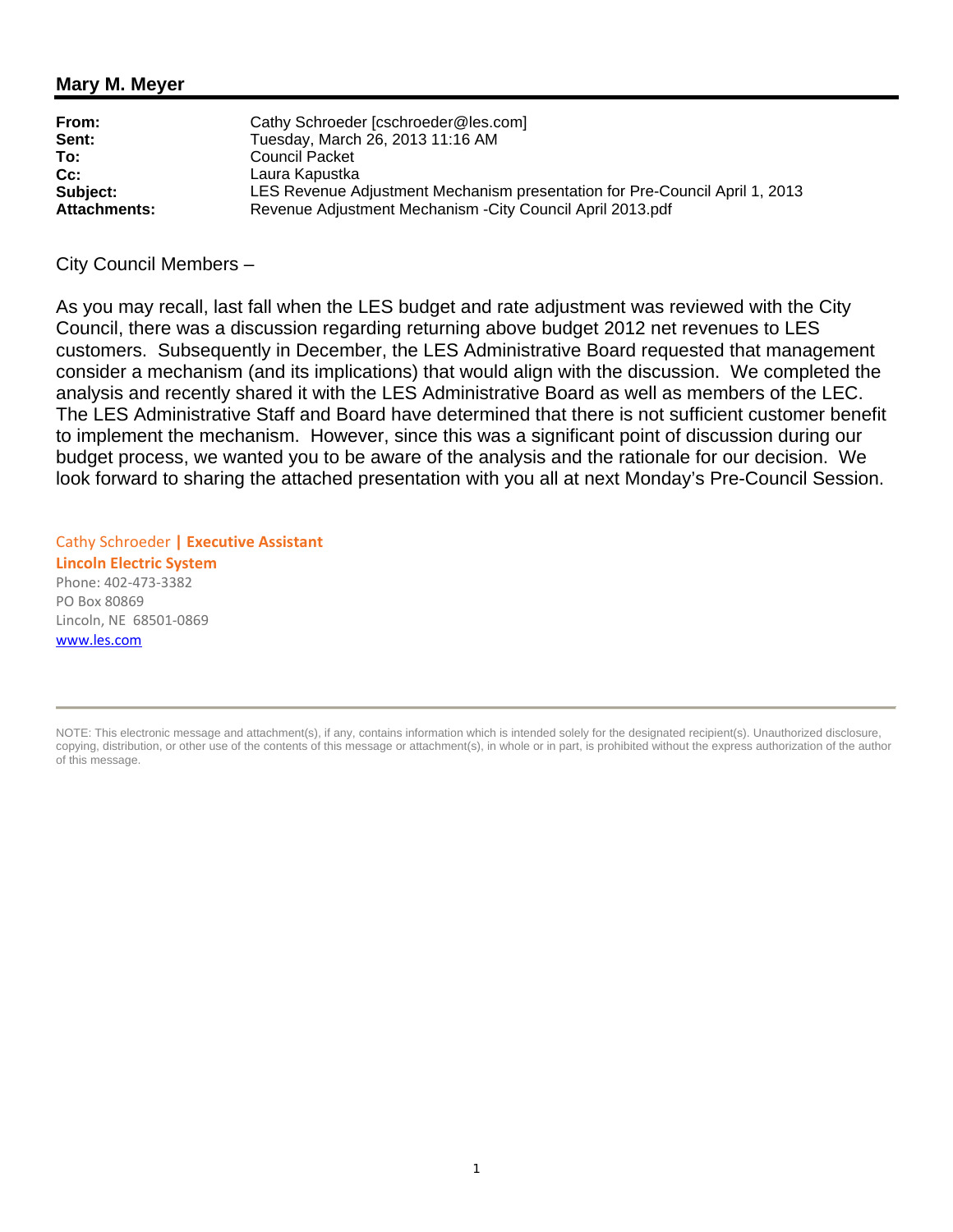# **DIRECTORS' AGENDA ADDENDUM MONDAY, APRIL 1, 2013**

# **I. CITY CLERK**

# **II. MAYOR & DIRECTORS CORRESPONDENCE**

# **MAYOR**

1. NEWS ADVISORY. Mayor Beutler's public schedule for the week of March 30, 2013 through April 5, 2013.

# **WEST HAYMARKET JOINT PUBLIC AGENCY**

1. The West Haymarket Joint Public Agency public meeting, scheduled for Friday, April 5, 2013, has been canceled due to lack of agenda items.

# **III. DIRECTORS**

# **PLANNING DEPARTMENT**

1. The Nebraska Capitol Environs Commission will hold a special public meeting on Monday, April 1, 2013, at the County-City Building, 555 S.  $10^{th}$  Street, Room 214, at 11:00 a.m. Agenda attached.

# **PUBLIC WORKS & UTILITIES/ENGINEERING**

- 1. Citywide Arterial Street Rehabilitation. South  $40<sup>th</sup>$  Street; Pinewood Lane Old Cheney Road. State Project No. LCLC-5228(4), Control No. 13138, City Project No. 540022.
- 2. Citywide Arterial Street Rehabilitation. South 13<sup>th</sup> Street; Calvert Street High Street. State Project No. LCLC-5228(4), Control No. 13138, City Project No. 540022.

# **IV. COUNCIL MEMBERS**

# **V. CORRESPONDENCE FROM CITIZENS**

1. InterLinc correspondence from Patty Hermann regarding her water bill. (Sent to Councilman Cook and Jerry Obrist, Lincoln Water System)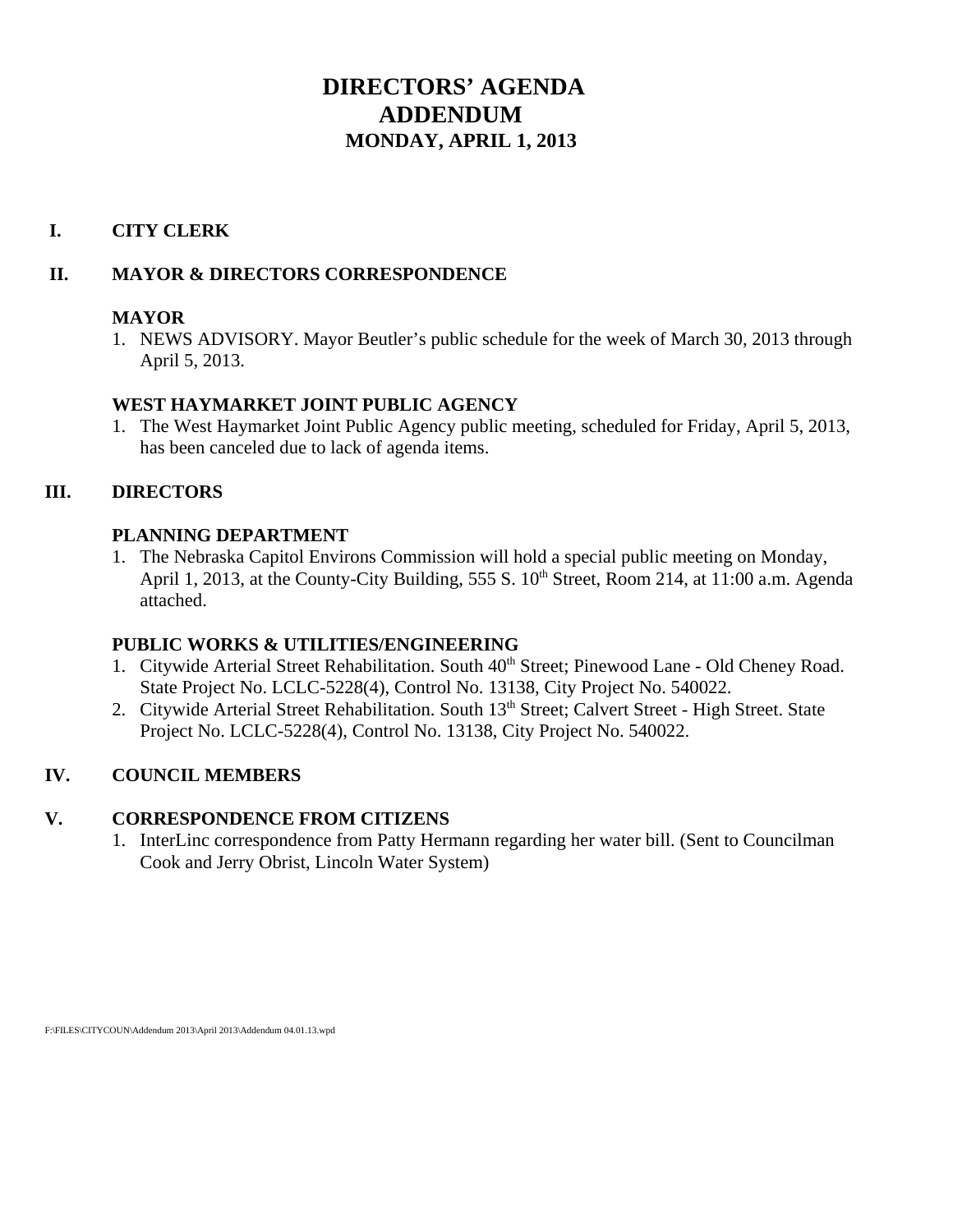

# **NEWS ADVISORY**

**MAYOR CHRIS BEUTLER** lincoln.ne.gov

Date: March 29, 2013 Contact: Diane Gonzolas, Citizen Information Center, 402-441-7831

# **Mayor Beutler's Public Schedule Week of March 30 through April 5, 2013** *Schedule subject to change*

Saturday, March 30

• 40th anniversary celebration for Danny Ladely, Mary Riepma Ross Media Arts Center Director, remarks/proclamation - 6:30 p.m., 313 N. 13th St.

Thursday, April 4

- KFOR 7:45 a.m.
- Mayor's Environmental Task Force meeting noon, Mayor's Conference Room, County-City Building, 555 S. 10th St.

Friday, April 5

• Ribbon-cutting for FUSE Coworking, remarks - 4:30 p.m. (located above The Mill in the Haymarket, 800 "P" St.)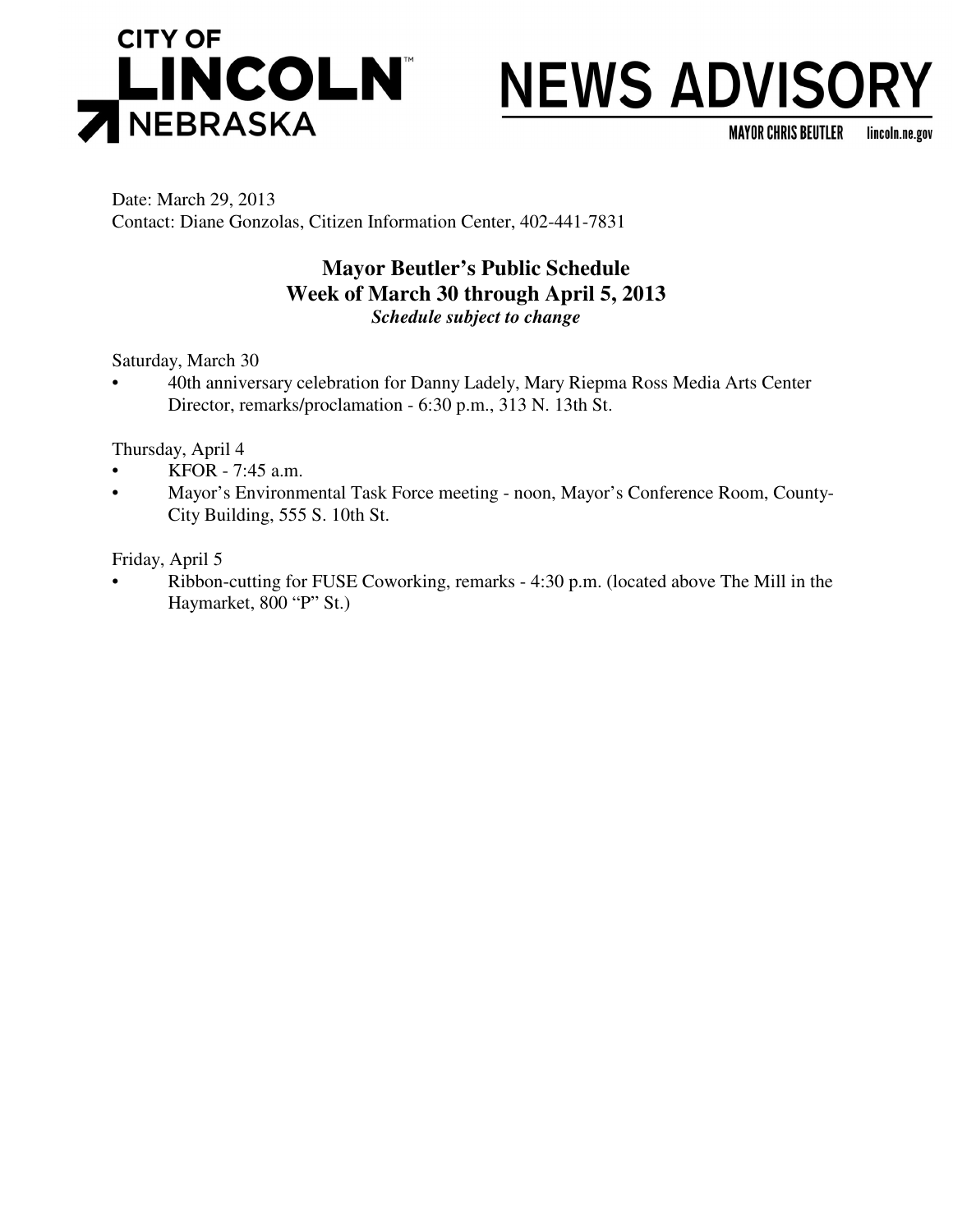# **Mary M. Meyer**

| Dave B. Norris                   |
|----------------------------------|
| Thursday, March 28, 2013 3:42 PM |
| Council Packet                   |
| West Haymarket JPA meeting       |
|                                  |

The West Haymarket Joint Public Agency (JPA) public meeting, originally scheduled for 3 p.m. Friday, April 5, has been cancelled due to a lack of agenda items.

David Norris Citizen Information Center City of Lincoln (402) 441-7547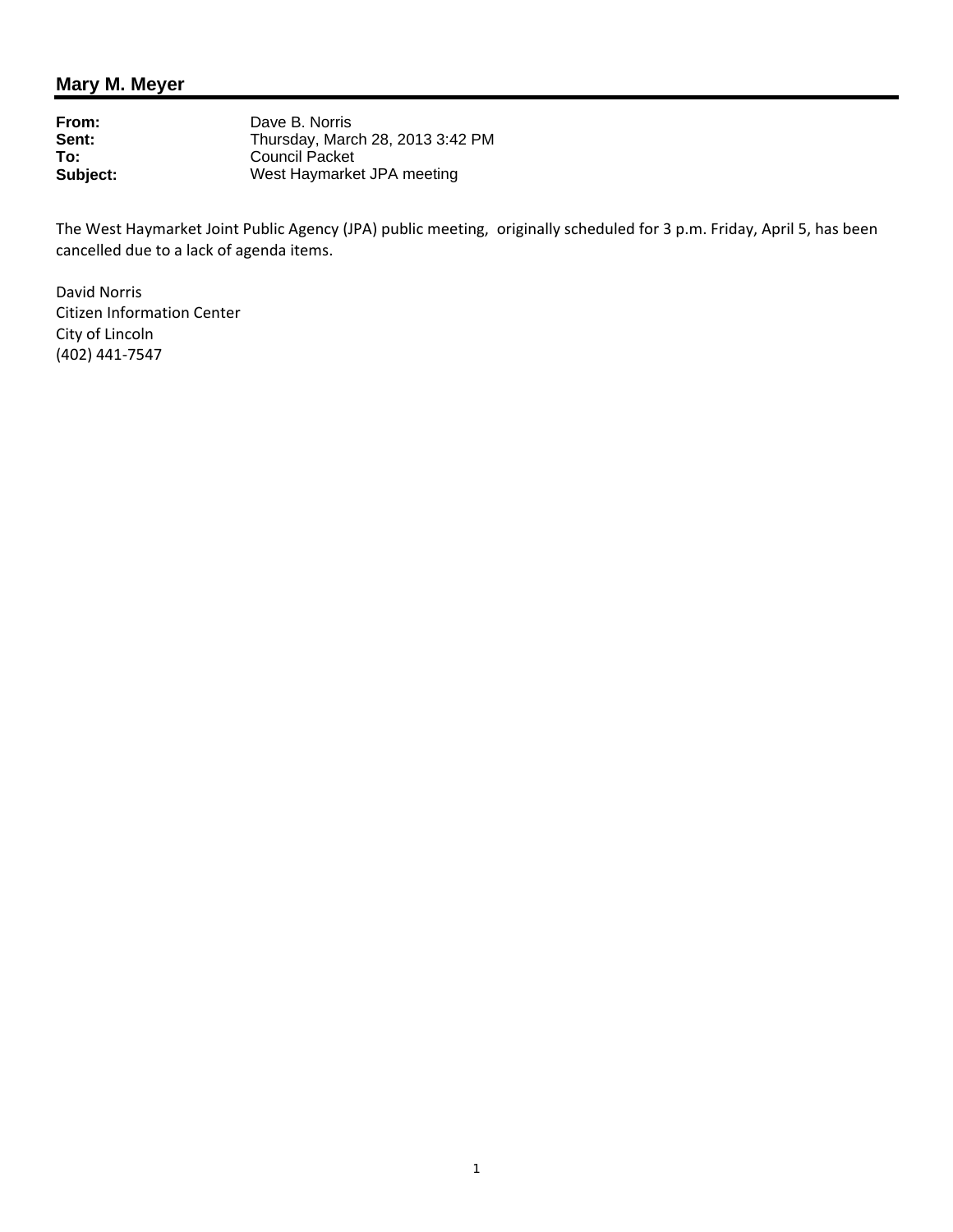

# **Nebraska Capitol Environs Commission**

The Nebraska Capitol Environs Commission will hold a **special public meeting** on Monday, April 1, 2013**.** The meeting will convene at **11:00 a.m. in Room 214, second**  floor, County/City Building, 555 S. 10<sup>th</sup> Street,, Lincoln, Nebraska, to consider the following agenda. For more information, please contact the Lincoln/Lancaster County Planning Department at 441-7491.

# **Agenda of April 1, 2013**

- 1. Discussion with Public Works on Centennial Mall
- 2. Miscellaneous

*Q:\NCEC\AGENDA\2013\130401.docx*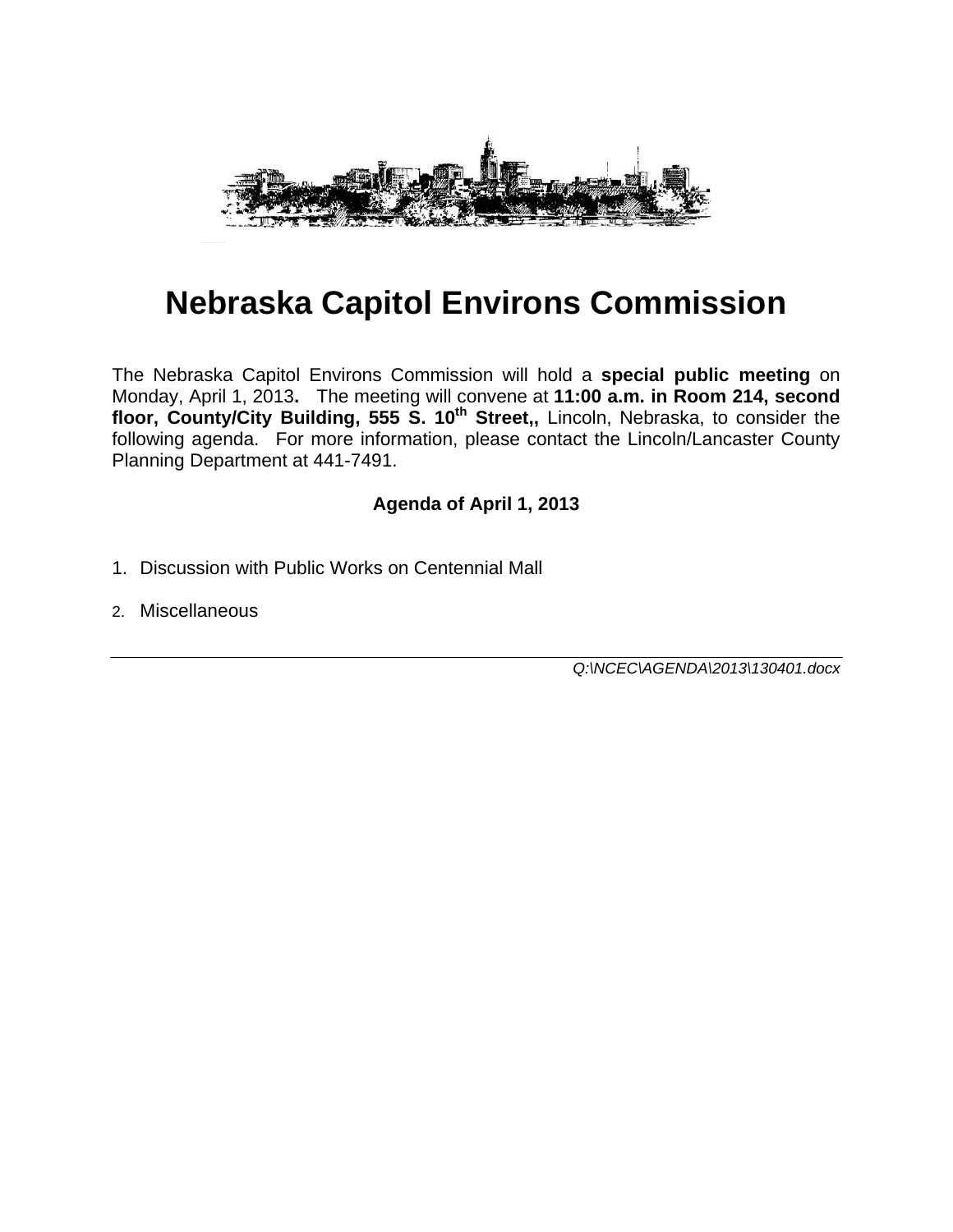

March 29, 2013

# **Citywide Arterial Street Rehabilitation** South 40<sup>th</sup> Street; Pinewood Lane - Old Cheney Road **State Project No. LCLC-5228(4) Control No. 13138 City Project No. 540022**

The City of Lincoln proposes to mill and overlay the northbound lanes of South 40<sup>th</sup> Street from Pinewood Lane to Old Cheney Road beginning the week of April 1, 2013, weather permitting. The existing asphalt pavement in the northbound lanes will be milled off and overlaid with new asphalt and pavement markings. Pedestrian curb ramps along the eastside of the street will be reconstructed to meet ADA standards.

Pavers Inc. will be the contractor. They propose to perform the work under lane closures. Access to side streets may be limited for short durations during the milling and asphalt operations.

Information on the Lincoln Citywide Street Rehabilitation Project is available on the City's website at **[www.lincoln.ne.gov](http://www.lincoln.ne.gov)** (keyword: projects). If you have questions or comments, please contact one of the following people:

Zach Becker, Project Manager City of Lincoln - Engineering Services (402) 613-3763 **[zbecker@lincoln.ne.gov](mailto:zbecker@lincoln.ne.gov)**

Mike Tidball, Project Manager Pavers Inc. (402) 875-1469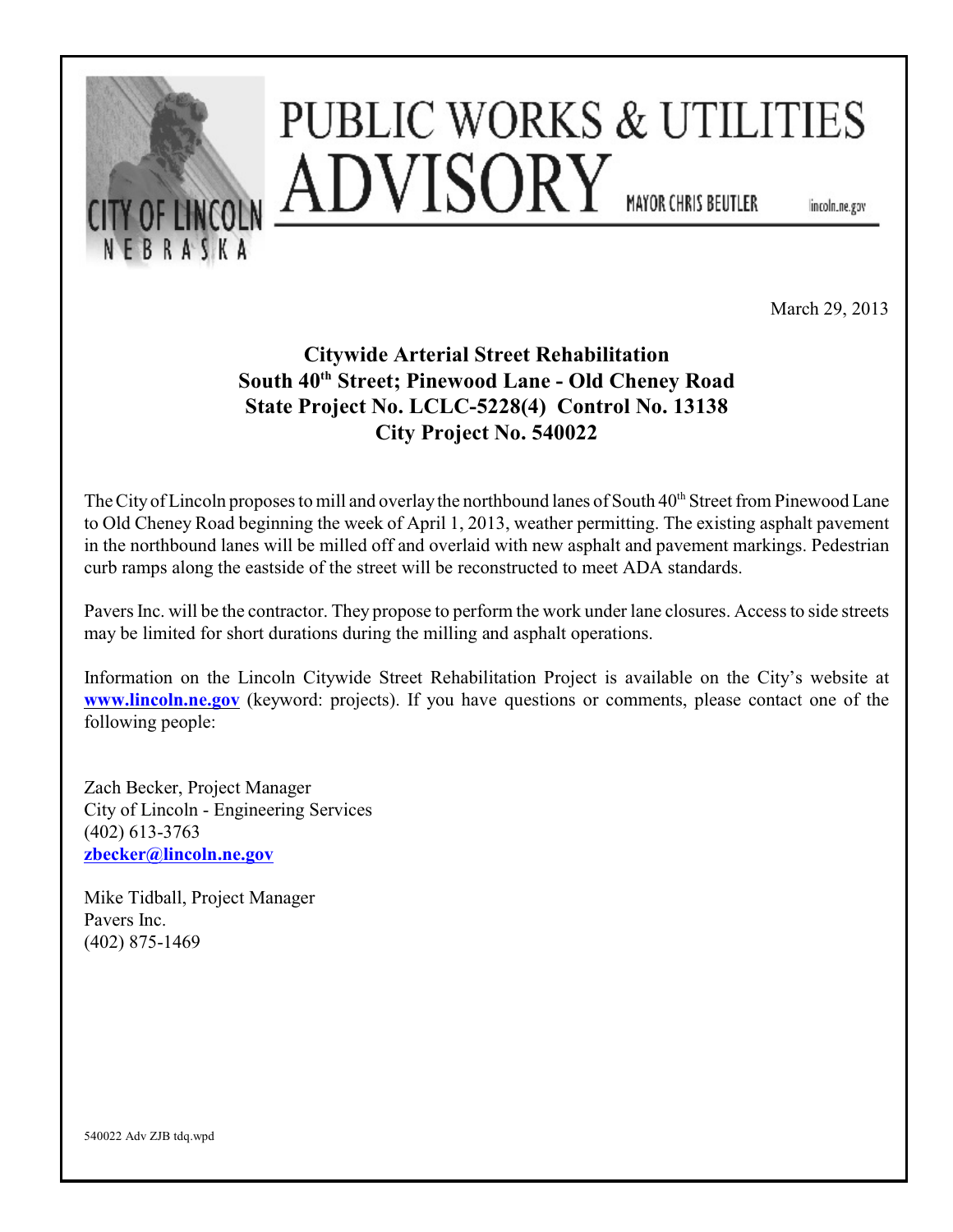

April 1, 2013

# **Citywide Arterial Street Rehabilitation** South 13<sup>th</sup> Street; Calvert Street - High Street **State Project No. LCLC-5228(4) Control No. 13138 City Project No. 540022**

The City of Lincoln proposes to mill and overlay South 13<sup>th</sup> Street from Calvert Street to High Street beginning on April 4, 2013, weather permitting. The existing asphalt pavement will be milled off and overlaid with new asphalt and pavement markings. Pedestrian curb ramps at Calvert, Arapahoe, and High Streets will be reconstructed to meet ADA standards.

Pavers Inc. will be the contractor. They propose to perform the work under lane closures. Access to side streets and businesses may be limited for short durations during the milling and asphalt operations. Pavers Inc. may elect to perform the milling and asphalt operations under a total street closure lasting no more than three days. If this should occur, they will coordinate with local businesses to maintain access as much as possible.

Information on the Lincoln Citywide Street Rehabilitation Project is available on the City's website at **[www.lincoln.ne.gov](http://www.lincoln.ne.gov)** (keyword: projects). If you have questions or comments, please contact one of the following people:

Zach Becker, Project Manager City of Lincoln - Engineering Services (402) 613-3763 **[zbecker@lincoln.ne.gov](mailto:zbecker@lincoln.ne.gov)**

Mike Tidball, Project Manager Pavers Inc. (402) 875-1469

540022 Adv ZJB tdq 2.wpd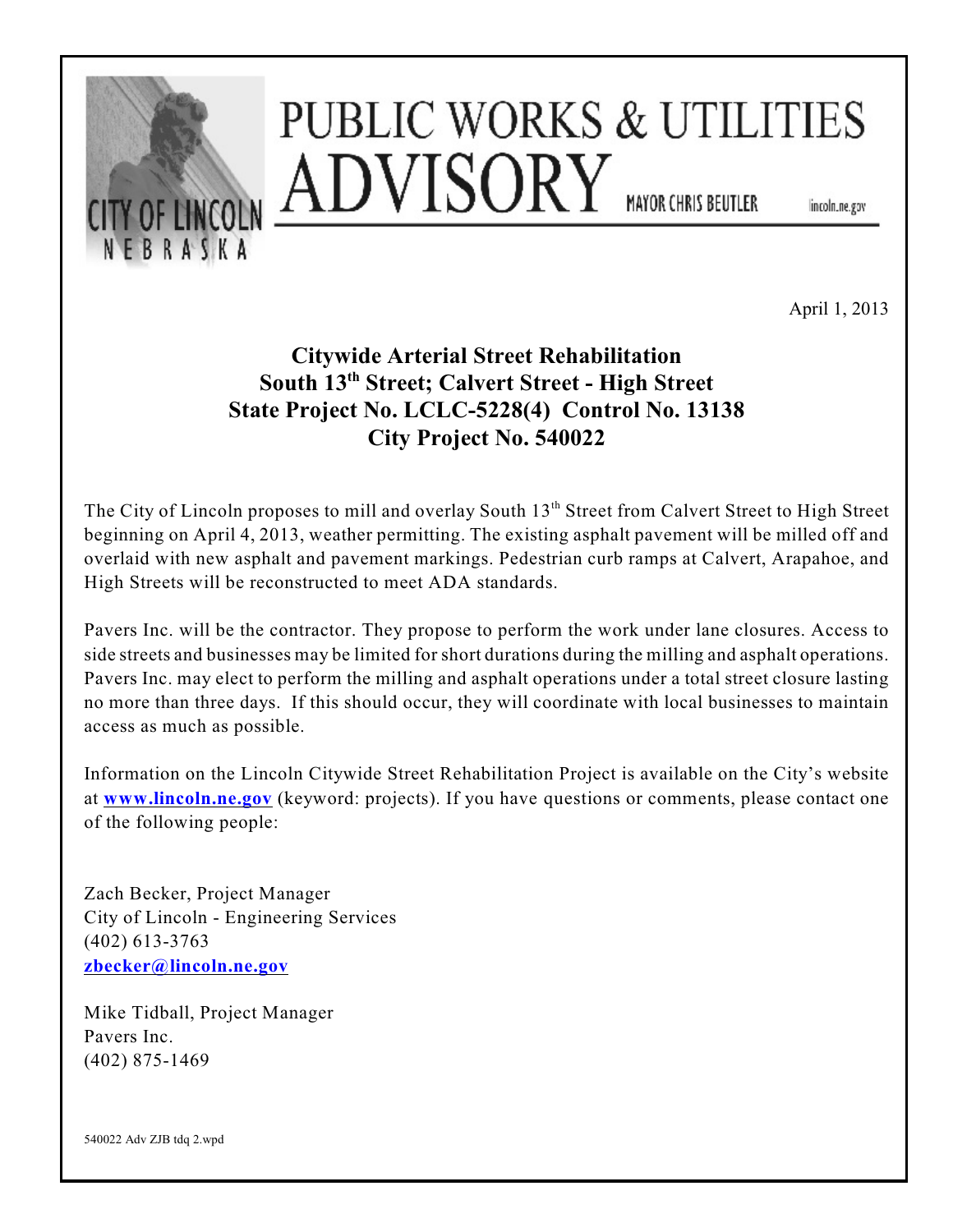#### **Mary M. Meyer**

| From:    | WebForm [none@lincoln.ne.gov]   |
|----------|---------------------------------|
| Sent:    | Friday, March 29, 2013 11:32 AM |
| To:      | <b>Council Packet</b>           |
| Subject: | InterLinc: Council Feedback     |

InterLinc: City Council Feedback for General Council

Name: Patty Hermann Address: 6545 Crooked Creek Drive City: Lincoln, NE 68516

Phone: 402-421-3841 Fax: Email: hermz\_99@yahoo.com

Comment or Question:

I recently paid my water bill and was upset to see that the service charge went from \$6.84 to \$15.20 per billing cycle. Over a 100% increase? That seems a little steep. I called the water company and they advised me that there had been a rate increase which was set by the City Council, so therefore, I am taking this complaint to you. It seems very unfair to increase this service charge by that much and we as citizens of Lincoln seem to have no say in the matter. Would you please explain to me how you can justify this?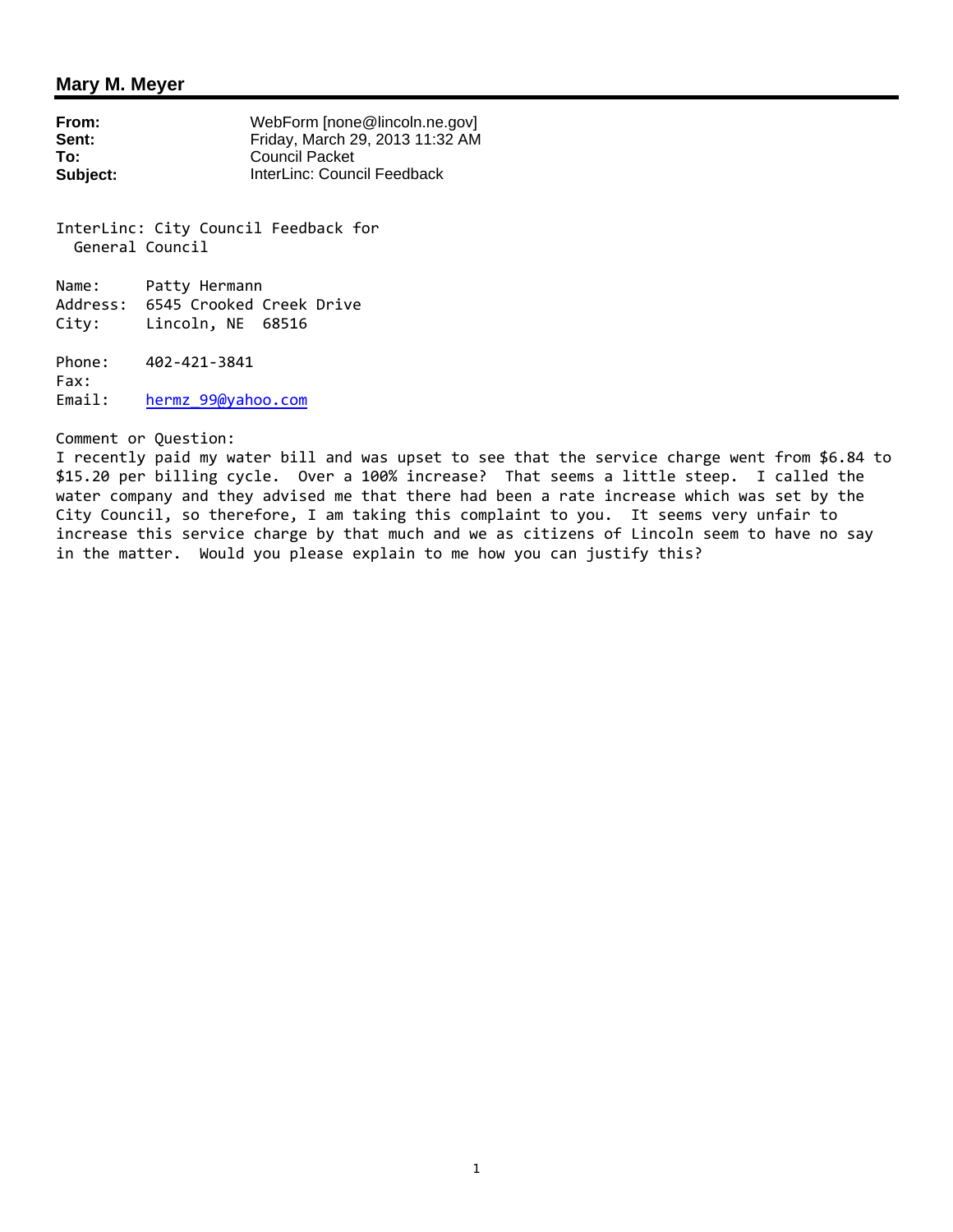# **MINUTES DIRECTORS' MEETING MONDAY, APRIL 1, 2013**

**Present:** Carl Eskridge, Chair; Jon Camp, Vice Chair, Doug Emery; Jonathon Cook; DiAnna Schimek; and Lloyd Hinkley

# **Absent:** Gene Carroll

**Others:** Joan Ross, City Clerk; Rick Hoppe, Chief of Staff; and Lynn Johnson, Parks and Recreation Director; and Teresa Meier, Deputy City Clerk

> Chair Eskridge opened the meeting at 2:01 p.m. and announced the location of the Open Meetings Act. Eskridge stated this meeting is the last Directors' meeting for City Clerk Joan Ross, who will retire on April 5<sup>th</sup>. Ross commented on the meeting being her last before retirement, and stated Teresa Meier was selected as the next City Clerk. Ross added Meier has been in the Clerk's office for 22 years, standing side by side with her, and will make for a smooth transition.

# **I. CITY CLERK**

Ross stated on today's agenda, page 2, emails were circulated regarding the Liquor License Public Hearings. Items 6 and 7 will be called together, and may have a police presentation. Item 8 has no time limit on the addition of 2 liquor licenses. If a delay in action there is no impact. Ross stated under Public Hearing - Resolutions, Items 11 and 12, could be called together, even though different locations.

Camp asked for Joan's last prediction on the length of the meeting. Ross and City Council then bantered back and forth in good spirits. City Council again thanked Ross for everything over her tenure as City Clerk.

# **II. MAYOR & DIRECTORS CORRESPONDENCE**

# **MAYOR**

- 1. NEWS RELEASE. Separation of yard waste begins last week in March.
- 2. NEWS RELEASE. Mayor encourages football funs to plan ahead.
- 3. NEWS ADVISORY. Mayor Beutler will hold a news conference at McPhee Elementary, 820 Goodhue Boulevard, Thursday, 10:00 a.m., making announcements on three health and fitness initiatives.
- 4. NEWS RELEASE. Citizens urged to report potholes.
- 5. NEWS RELEASE. Mayor announces two efforts to fight obesity.

No comment

# **III. DIRECTORS**

# **FINANCE/TREASURER**

1. Monthly City Cash Report at the close of business February 28, 2013. No comment

# **COMMISSION ON HUMAN RIGHTS**

1. Commission on Human Rights meeting agenda for Thursday, March 28, 2013. No comment